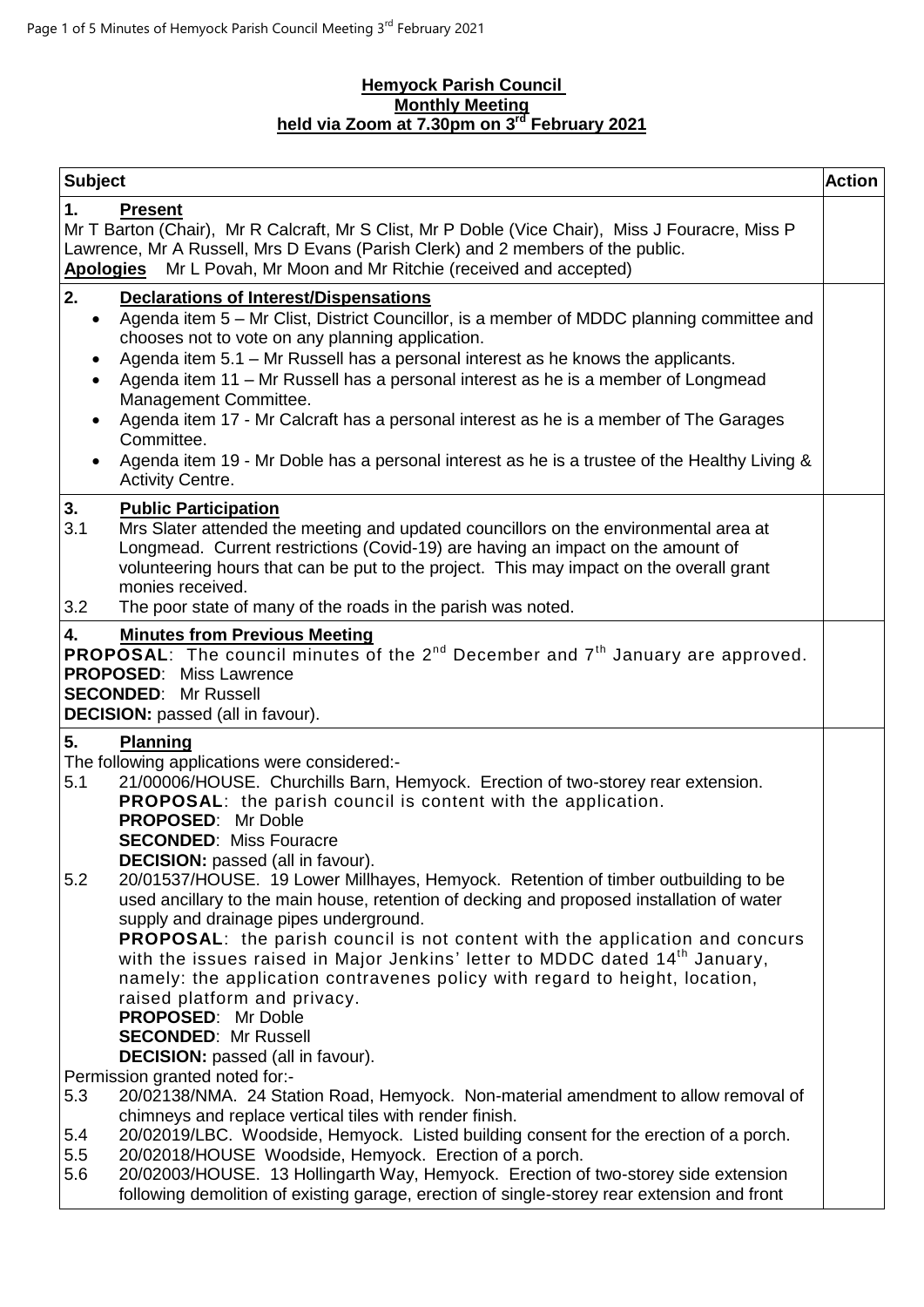porch.

- 5.7 20/01443/HOUSE. Sunnycroft, Hemyock. Erection of extensions and alterations to dwelling, erection of a garage following demolition of existing garage and outbuilding. Application withdrawn noted for:-
- 5.8 19/00038/MOUT. Culmbridge Farm, Hemyock. Outline for a mixed use development of 40 dwellings, 600sq m of employment space, public open space, access and associated works following demolition of existing poultry sheds.

# **6. Matters Arising**

#### Nothing to report.

## **7. County Council Report**

Councillor Radford circulated the following report before the meeting:-

DCC is putting together a budget for next year. A series of recommendations have been made to the Cabinet, which if accepted will go to the Full Council for agreement on  $18<sup>th</sup>$  February.

Last week 825 children were in care and the pressure on Early Help is very high. Some additional funding from COVID 19 funds is supporting this pressure. The Edge of Care Service, which is mostly support for teenagers and families, is starting to make a difference. Social work staff on the frontline are starting to be vaccinated and this will continue to be rolled out over the coming weeks.

The draft budget complies with the targets set by Cabinet on 13th January which total £578.5M. The total includes funding for budget pressures of £47.3M that mainly relates to additional expenditure to allow for service growth to cater for demographic changes such as increased children and adult service users and unavoidable cost pressures. Savings and income initiatives of £11.6M are required to set a balanced budget.

I am pleased to have been able to support the School, Scouts, Football Club, The Men`s Shed and many other activities within the Hemyock area.

> Clerk/ PL

Mr Calcraft reported that there were still problems with water running across road at Lydensign. Clerk will liaise with Miss Lawrence and provide Councillor Radford with the details.

### **8. District Councillor Report**

Councillor Clist asked that his update be moved to the end of the meeting and members of the public be excluded due to the confidential enforcement and planning matters on which he wished to report.

### **9. Finance**

9.1 Income and expenditure and bank reconciliation.

### **INCOME**

| No | Amount   From |                               |
|----|---------------|-------------------------------|
|    |               | 200.00   A G Real & Son       |
|    |               | 30.00   Out of date cheques   |
|    |               | 0.80   Interest, HSBC deposit |

### **EXPENDITURE**

| <b>No</b> | Amount  | Payee                     | Reason                                          |
|-----------|---------|---------------------------|-------------------------------------------------|
|           | 958.40  | D Evans                   | Wages and expenses                              |
| 2.        | 34.68   | <b>HMRC</b>               | <b>PAYE</b>                                     |
| 3.        | 127.50  | K Amor                    | Toilet cleaning                                 |
| 4.        | 156.99  | I Pike                    | Grass cutting and maintenance                   |
| 5.        | 1608.00 | Kingfisher                | <b>Bins</b>                                     |
| 6.        | 18.00   | <b>Ashridge Nurseries</b> | Commons replacement trees, delivery             |
| 7.        | 1007.64 | <b>ESE Direct</b>         | Grit bins                                       |
| 8.        | 505.00  | N Page                    | Footpath work                                   |
| 9.        |         | 600.00   P J Palfrey      | Longmead Environmental Area -<br>pond clearance |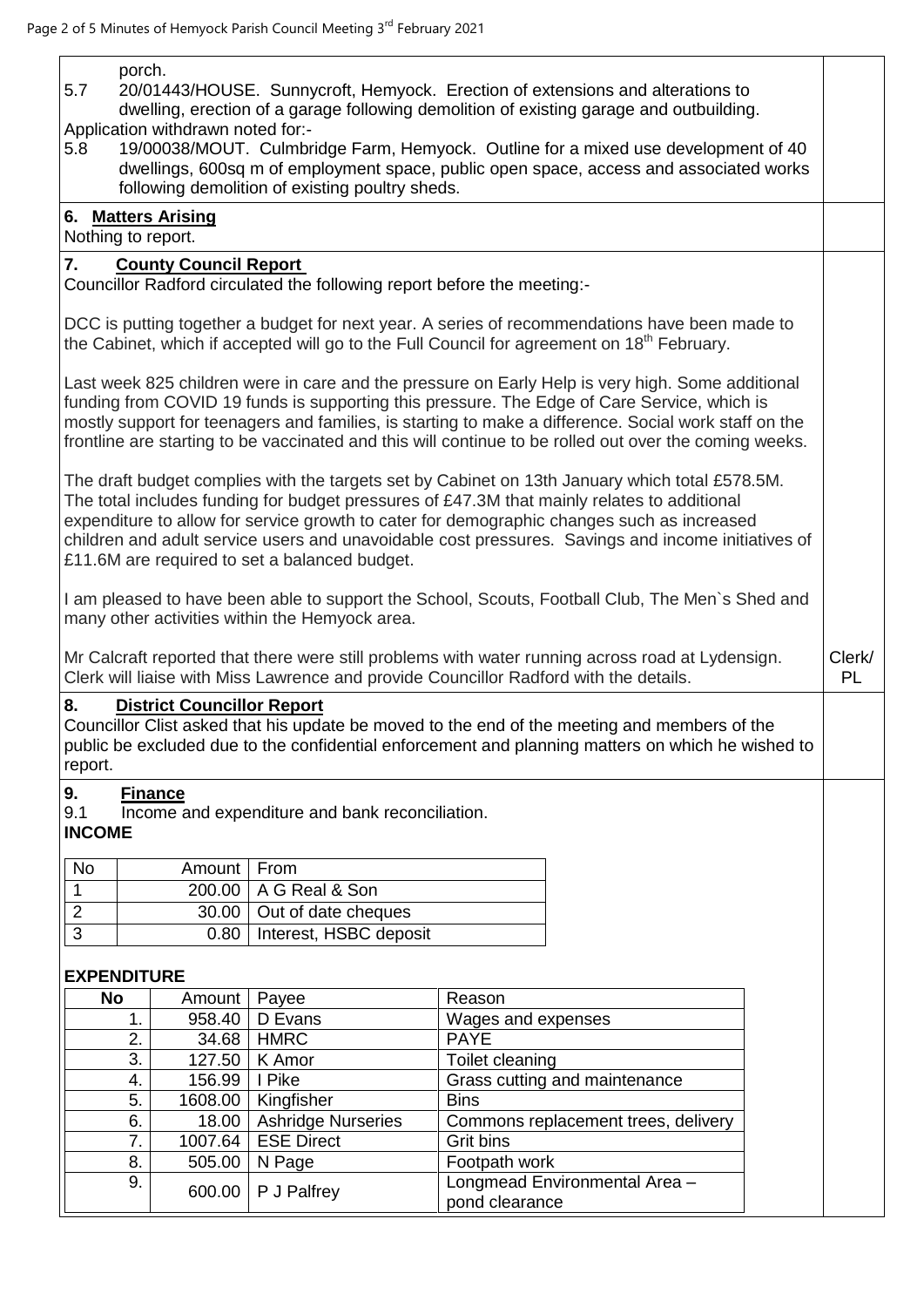| 10.  |                | 49.92   NPower          | Electricity, toilets  |
|------|----------------|-------------------------|-----------------------|
| 11 I | 950.00         | Woodquist               | Website accessibility |
| 12.  |                | 191.00   Woodquist      | Website hosting       |
| 13.  |                | 184.53 South West Water | Water, toilets        |
| 14.  | 1235.36   MDDC |                         | Grass cutting         |

#### **BANK RECONCILIATION**

| Account                  | Amount     |
|--------------------------|------------|
| HSBC Community a/c       | 477.72     |
| <b>HSBC Deposit</b>      | 94,338.83  |
| Unity Trust Bank current | 100.00     |
| Unity Trust Bank deposit | 44,128.46  |
| Unity Trust Bank GF      | 710.97     |
| Unity Trust Bank P3      | 1,688.21   |
| Skipton 1-year Bond      | 86,173.70  |
| <b>United Trust Bank</b> | 78,709.80  |
| Total                    | 306,327.69 |

**PROPOSAL:** that the income is agreed and the above cheques/payments are paid/agreed.

**PROPOSED**: Miss Lawrence

**SECONDED:** Mr Moon

**DECISION**: passed (all in favour).

9.2 To consider the following motions from Mr Barton

9.2.1 Proposed virements

Reduce Garages budget by £1,000 and increase IT budget by £1,000.

Reduce Turbary car park budget by £125 and increase CMG budget by £105 and Xmas Competition by £20.

**PROPOSAL**: the parish council agrees to the above virements.

**PROPOSED**: Mr Russell

**SECONDED:** Mr Calcraft

**DECISION**: passed (all in favour).

9.2.2 Monthly internet charge

Contribute £55 per month towards clerk's expenses for internet connection/home phone. **PROPOSAL:** the parish council agrees to pay the £55<sup>\*</sup> per month internet connection.

**PROPOSED**: Mr Russell

**SECONDED:** Mr Calcraft

**DECISION**: passed (all in favour).

\* the clerk will seek a contribution from Clayhidon Parish Council and any contribution received will be deducted from this figure.

9.2.3 Donation

The pc makes a grant of £250 to Citizens Advice which has supported 22 parishioners in the last year.

**PROPOSAL:** the parish council makes a grant of £250 to the Citizens Advice.

**PROPOSED**: Miss Lawrence

**SECONDED:** Mr Clist

**DECISION**: passed (all in favour).

9.2.4 Asset Review

The 'Purple Peril' and basketball hoop are listed as parish council assets. It was suggested that they are transferred to the Parish Hall committee together with £500 for future maintenance.

**PROPOSAL:** the parish council transfers the assets to the Parish Hall together with a oneoff £500.00 to cover future maintenance.

**PROPOSED**: Miss Lawrence

**SECONDED:** Mr Russell

**DECISION**: passed (all in favour).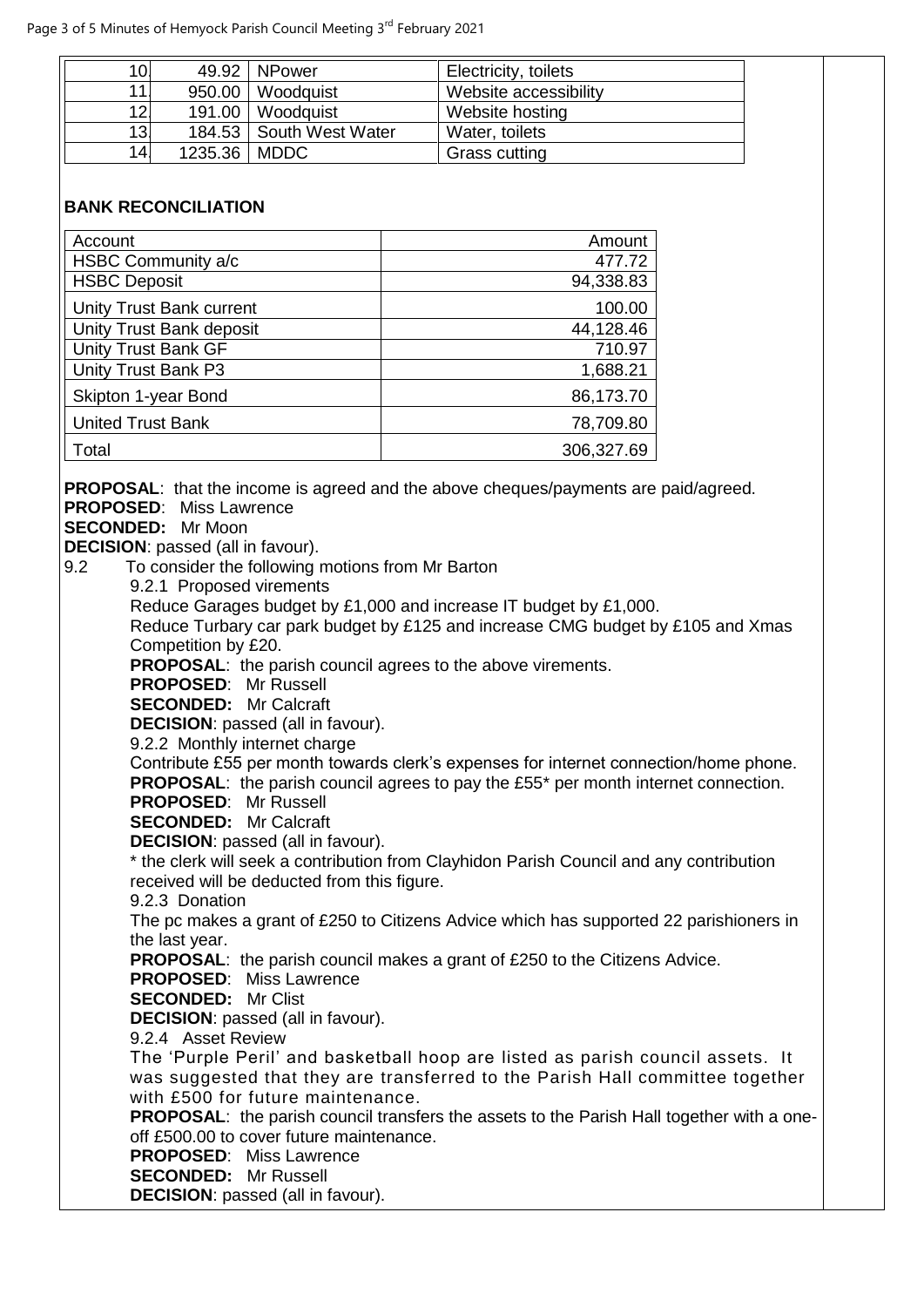| 10.<br>10.1<br>10.2<br>10.3<br>10.4 | <b>Clerk Report</b><br>Pump refurb – the clerk has received information from both the company that completed the<br>refurbishment and the contractor that assembled it, both blaming each other. The clerk will<br>contact NALC for further advice on reclaiming the consequential losses.<br>Station Road Pavement - Clerk will update councillors with some commercially sensitive<br>information at the end of the meeting when the public are excluded. See 28 below.<br>Business Rates - The pc will need to start paying business rates on the car park from the<br>beginning of the new financial year. It is hoped that public toilets will be made from business<br>rates but the government has yet to make a decision on this.<br><b>Website Accessibility</b><br><b>PROPOSAL:</b> the parish council agrees with the accessibility statement contained on the<br>parish council web page.<br><b>PROPOSED:</b> Miss Lawrence<br><b>SECONDED:</b> Mr Barton<br><b>DECISION:</b> passed (all in favour). | <b>Clerk</b>        |
|-------------------------------------|-------------------------------------------------------------------------------------------------------------------------------------------------------------------------------------------------------------------------------------------------------------------------------------------------------------------------------------------------------------------------------------------------------------------------------------------------------------------------------------------------------------------------------------------------------------------------------------------------------------------------------------------------------------------------------------------------------------------------------------------------------------------------------------------------------------------------------------------------------------------------------------------------------------------------------------------------------------------------------------------------------------------|---------------------|
| 11.<br>11.1<br>11.2<br>11.3<br>12.  | Longmead<br>Bridge - Brookridge Timber and BK Construction are liaising over a date to start work and<br>will confirm to the clerk shortly.<br>Bins - to be carried forward.<br>Drainage – the clerk has chased a quote for the remedial works identified.<br><b>Highways</b>                                                                                                                                                                                                                                                                                                                                                                                                                                                                                                                                                                                                                                                                                                                                     |                     |
|                                     | Nothing to report.                                                                                                                                                                                                                                                                                                                                                                                                                                                                                                                                                                                                                                                                                                                                                                                                                                                                                                                                                                                                |                     |
| 13.                                 | <b>Cemetery</b><br>Nothing to report.                                                                                                                                                                                                                                                                                                                                                                                                                                                                                                                                                                                                                                                                                                                                                                                                                                                                                                                                                                             |                     |
| 14.                                 | <b>Footpaths</b><br>Mr Povah is about to send the completed footpaths surveys to DCC in order to obtain a grant. Mr<br>Russell and Mr Barton offered to assist Mr Povah with any survey<br>, should he need them.                                                                                                                                                                                                                                                                                                                                                                                                                                                                                                                                                                                                                                                                                                                                                                                                 |                     |
| 15.                                 | <b>Commons Management Group</b><br>The Gun Club has provided the clerk with the shoot dates for this year and new posters have been<br>produced by Natural England confirming these dates.                                                                                                                                                                                                                                                                                                                                                                                                                                                                                                                                                                                                                                                                                                                                                                                                                        |                     |
| 16.                                 | <b>Village Maintenance</b><br>Mr Pike was asked to remove all posts and old noticeboard from the car park.                                                                                                                                                                                                                                                                                                                                                                                                                                                                                                                                                                                                                                                                                                                                                                                                                                                                                                        |                     |
| 17.                                 | <b>Garages Youth Project</b><br>Nothing to report.                                                                                                                                                                                                                                                                                                                                                                                                                                                                                                                                                                                                                                                                                                                                                                                                                                                                                                                                                                |                     |
| 18.                                 | <b>Blackdown Hills Parish Network</b><br>Nothing to report.                                                                                                                                                                                                                                                                                                                                                                                                                                                                                                                                                                                                                                                                                                                                                                                                                                                                                                                                                       |                     |
| 19.<br>19.1                         | <b>Blackdown Healthy Living &amp; Activities Centre</b><br>Crash Barrier in car park - Mr Russell talked through the quotations and advice received with<br>regard to the crash barrier. It was agreed that the crash barrier option was not necessarily<br>going to be as cost effective as originally thought. It was agreed that the best option would<br>be to postpone the matter until the pc can meet on-site and fully explore all options.                                                                                                                                                                                                                                                                                                                                                                                                                                                                                                                                                               |                     |
| 20.                                 | <b>Asset Management</b><br>Nothing to report.                                                                                                                                                                                                                                                                                                                                                                                                                                                                                                                                                                                                                                                                                                                                                                                                                                                                                                                                                                     |                     |
| 21.<br>21.1                         | <b>Community Land</b><br>Legal Adviser – Cavanna Homes has asked the council for details of its legal adviser in order<br>to commence the transfer of the community land. The pc's usual adviser is unable to act as<br>it already acts for Cavanna Homes. The clerk has obtained two quotations from alternative<br>advisers. Mr Clist was unwilling to select either of these firms without at first liaising with<br>MDDC for its opinion.<br><b>PROPOSAL:</b> the parish council selects Tozers, one of the two alternative advisers, to act<br>on its behalf, subject to Mr Clist liaising with MDDC and failing to receive any other<br>recommendations or any conflicting advice.<br><b>PROPOSED:</b> Mr Barton                                                                                                                                                                                                                                                                                            | SC/<br><b>Clerk</b> |